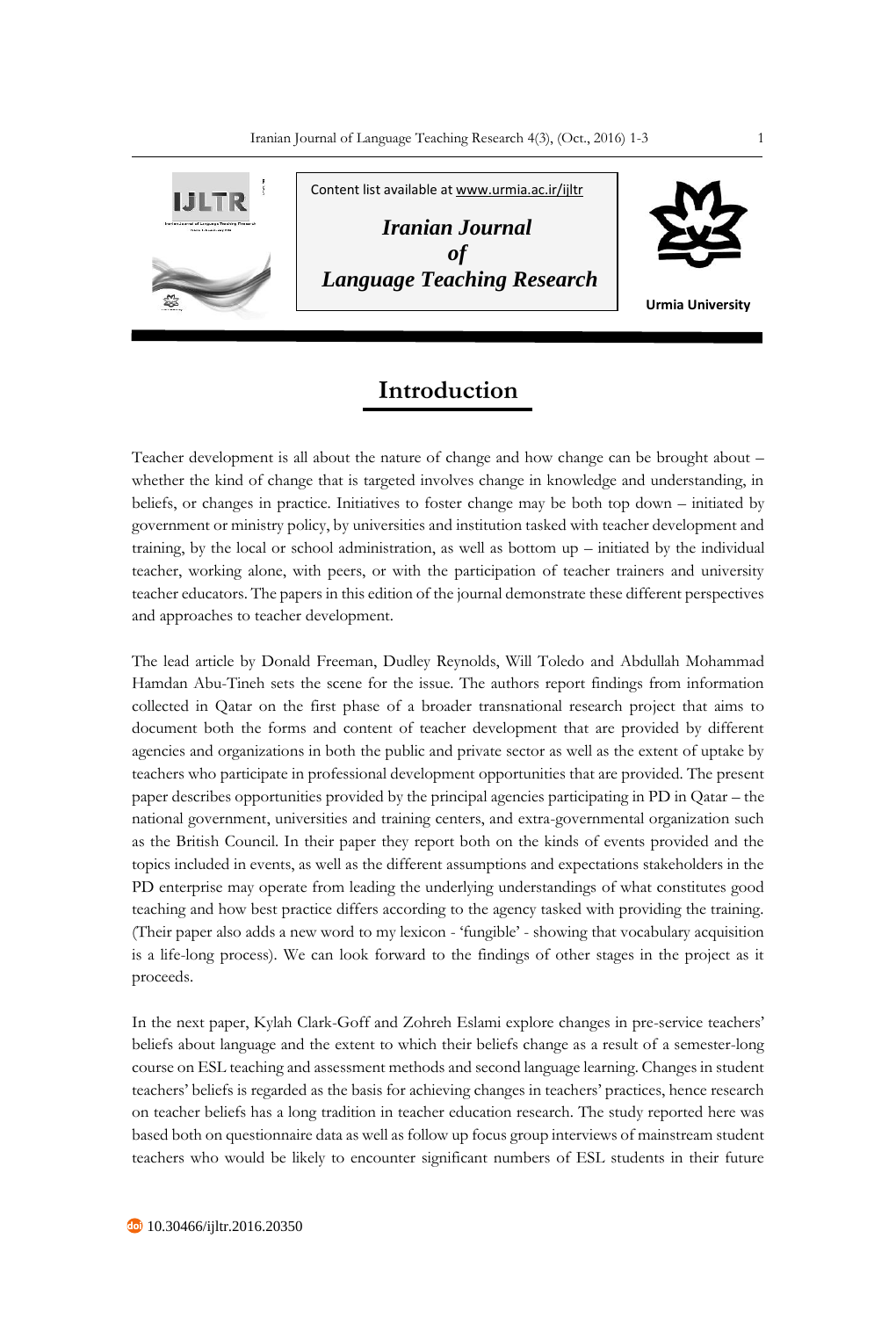## 2 Jack C Richards/Introduction

classes. The authors found that the student teachers underwent significant changes in their beliefs as a consequence of completing the course, a reassuring finding for those involved in teacher education.

The role of teacher beliefs is further explored in the paper by Zia Tajeddin and Aylar Adeh who explore the role of identity in native and nonnative ESL teachers, both in regard to their own sense of professional identity as well as their perceptions of other native and non-native ESL teachers. Using both a questionnaire and interview data, their research extends and largely confirms finding of previous research on the qualities and characteristics attributed to both categories of teachers and the advantages and disadvantages of native and nonnative teachers. Their findings are that both groups of teachers have their own strengths and advantages, that teaching should be understood on its own terms and that being an effective teacher is not dependent on the teacher's first language.

In the following paper Anne Burns, Anne Westmacott and Antonieta Hidalgo Ferrer describe the issues and processes involved in introducing an ongoing action research project for university ESL teachers in Chile. They provide a case study of how action research was introduced to teachers who are unfamiliar with the goals, values and procedures involved in action research, and describe the factors that need to be considered to sustain teachers in classroom inquiry of this kind. The authors emphasize the role played by workshops, meetings, mentoring, discussions and peer collaboration to address teachers' concerns and describe steps that can be taken to manage action research projects through their life-cycle towards a successful and useful outcome for teachers, learners, and institutions.

The focus of the following paper by Karim Sadeghi and Morteza Sa'adatpourvahid is teacher job satisfaction and stress. They point out that teaching by its nature can often lead to stress, a factor that can affect teachers' performance and effectiveness, though the nature of the stress teachers experience is influenced both by individual as well as contextual factors. Their survey of English teachers in Iran teaching in universities, schools, and language institutes reveal that they encounter many of the same stress-inducing factors experienced by teachers elsewhere, while factors specific to the nature of English teaching in the Iranian context also adds to the lack of job satisfaction many teachers report. They argue that the problems they identified need to be acknowledged by schools and institutes in order for teachers to be provided with working conditions that do not induce stress and that provide greater levels of job satisfaction.

The need for ongoing support for teachers is highlighted in Thomas Farrell's paper, which describes how three novice teachers coped with their first year of teaching by making use of a multi-level approach to reflective practice. Farrell outlines a five-stage level of reflective inquiry consisting of *Philosophy*; *Principles*; *Theory*; *Practice*; and *Beyond Practice* and describes how it formed a focus throughout a 14-week course supported through interaction and discussion with a facilitator (Farrell). As a consequence, the novice teachers were said to successfully navigate some of the complex issues and challenges they faced during their first year of teaching.

Mohammad Reza Anani Sarab, Abbas Monfared and Mohammad Meisam Safarzadeh in the final paper describe a study that investigated Iranian teacher's understanding and beliefs concerning